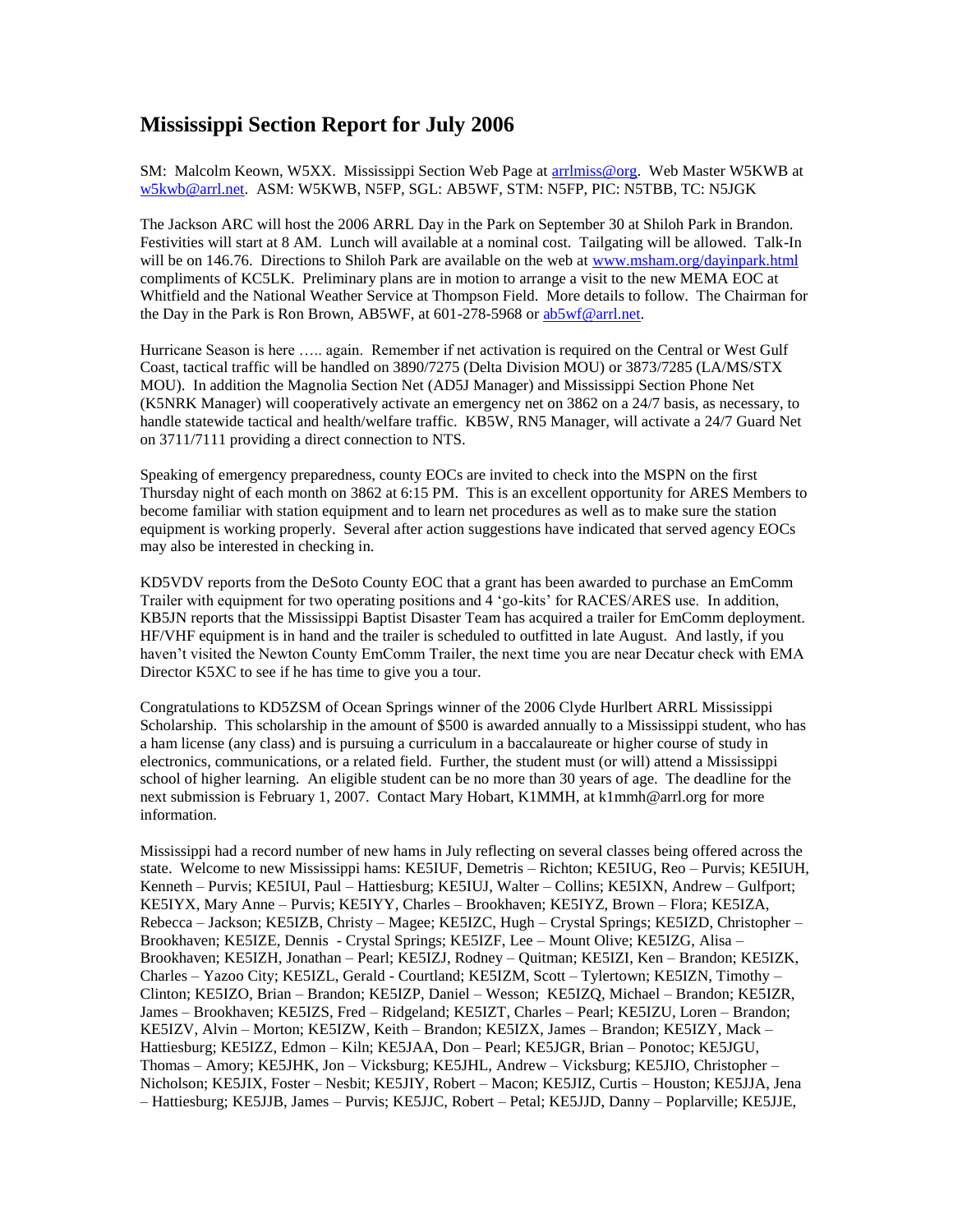Robert – Purvis; KE5JJF, Judy – Purvis; KE5JJG, Stephen – Hattiesburg; KE5JJN, Tyler – Natchez; KE5JKC, Andrew – Clinton; KE5JKD, Benjamin – Clinton; and KE5JKE, Kevin – Ridgeland.

That's 56 new hams licensed in Mississippi in one month! Kudos to the 'Elmers' and VE Teams who made all of this happen. Club officers: please scan the list of new hams above and for those hams in your area make sure they get an invitation to your next club meeting and help them get on the air!

Welcome to WB5GUD as EC for Newton County and K5CBS as EC for Stone County. Also welcome to new ARRL Members: KA5BEE – Gloster; KB5EOK – Starkville; KE5IUJ – Collins; KE5JJE – Purvis; KD5OSA – Natchez; WX5P – Fulton; KD5UF – Raymond; KC5VBX – Biloxi; N5VSE – Mathiston; KB5WKO – Poplarville; AC5Y – Crystal Springs; WB4ZHH – Byhalia,

Congratulations to the following on their upgrades: KA6DLZ – Brandon, KD5KHI – Brandon, and WB5TZN – Belden. Also congratulations to K5FUR, who completed his ARRL EC-001 Emergency Communications Course, and WB5GUD, who completed FEMA Courses IS – 100/200/700.

Regret to report the passing of N5VAP of Senatobia, KI5BS of Waynesboro, KB5II of Jackson, AB5MU of Nettleton, and W5OSL of Jackson.

DEC/EC Monthly Reports: WB5CON (North MS/Alcorn), KD5CQT (Jackson), KC5EAK (Pearl River), WB5GUD (Newton), KD5GWN (Lauderdale/Clarke), N5TBB (Benton/Tippah), W4WLF (Gulf Coast/Harrison), K5WSY (Tishomingo), AG5Z (Forrest)

Club Newsletter/Reports: Hattiesburg ARC (AC5E), Sundancer Solar RC (KA5ICO), Tippah ARA (N5TBB), Vicksburg ARC (W5WAF)

PIC Report: N5TBB

Net reports: sessions/QNI/QTC (Net Manager)

DRN5 62/MS 100% Rep by N5FP, W5OXA, WB5ZED, WA5FB, W5XX (WB5ZED)

MSPN 31/2393/59 (K5NRK)

MS TFC Net 31/139/3 (KB5W)

Magnolia Section Net 31/945/3 (AD5J)

Jackson Co ARES 31/336/5 (KD5CQT)

MS Slow Net 21/81/1 (W3TWD)

Miss/Lou WX Net 5/59/0 (K5NRK)

Monroe Co ARC Net 5/75/0 (AD5DO)

Hattiesburg Area EN 5/64/0 (N5MZ)

Meridian Area EN 4/52/0 (KD5GWM)

Pearl River/St. Tammany ARES Net 4/25/0 (KD5EAK)

Itawamba Co ARES 4/56/0 (KB5NMB)

Lowndes Co ARC Net 4/51/0 (KM5UH)